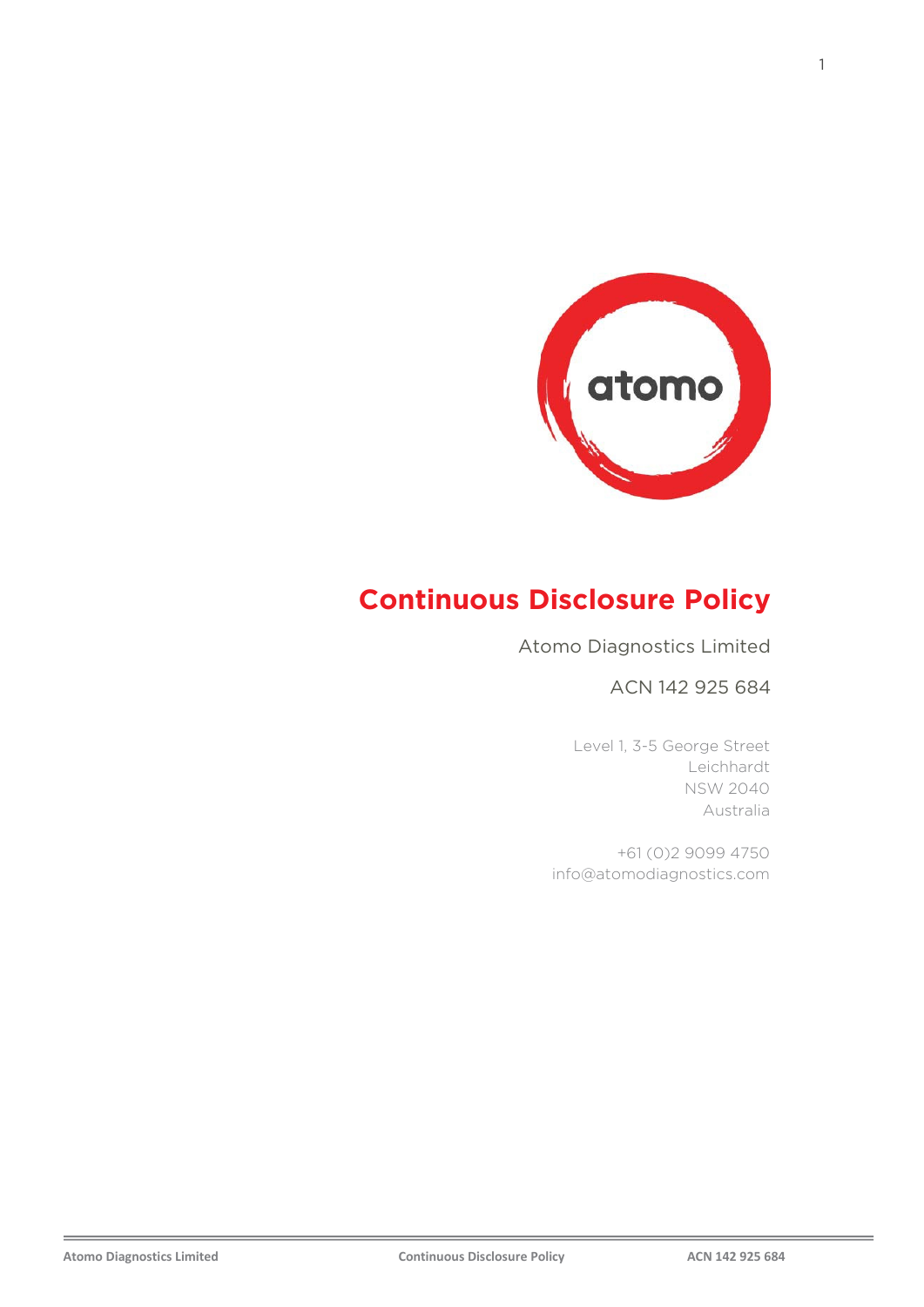# Table of Contents

| 1.  | Purpose                                                      | p. 3  |
|-----|--------------------------------------------------------------|-------|
| 2.  | Application                                                  | p. 3  |
| 3.  | Obligation to Report Information to the Disclosure Committee | p. 4  |
| 4.  | The Obligation of 'Continuous Disclosure'                    | p. 4  |
| 5.  | Exceptions                                                   | p. 5  |
| 6.  | The Importance of Confidentiality                            | p. 6  |
| 7.  | Atomo's Disclosure Policy                                    | p. 6  |
| 8.  | Approval of Announcements                                    | p. 7  |
| 9.  | Notifications to ASX                                         | p. 7  |
| 10. | Responses to ASX and ASIC                                    | p. 8  |
| 11. | Requests for Trading Halts                                   | p. 8  |
| 12. | Market Speculation and Rumours                               | p. 9  |
| 13. | Communications with the Media and Investors                  | p. 9  |
| 14. | Authorised Spokespersons                                     | p. 10 |
| 15. | Responding to Analyst Reports                                | p. 10 |
| 16. | <b>Blackout Periods</b>                                      | p. 10 |
| 17. | Chatrooms                                                    | p. 11 |
| 18. | Inadvertent Disclosure                                       | p. 11 |
| 19. | Questions                                                    | p. 11 |
| 20. | Review of this Policy                                        | p. 11 |
| 21. | Annexure                                                     | p. 12 |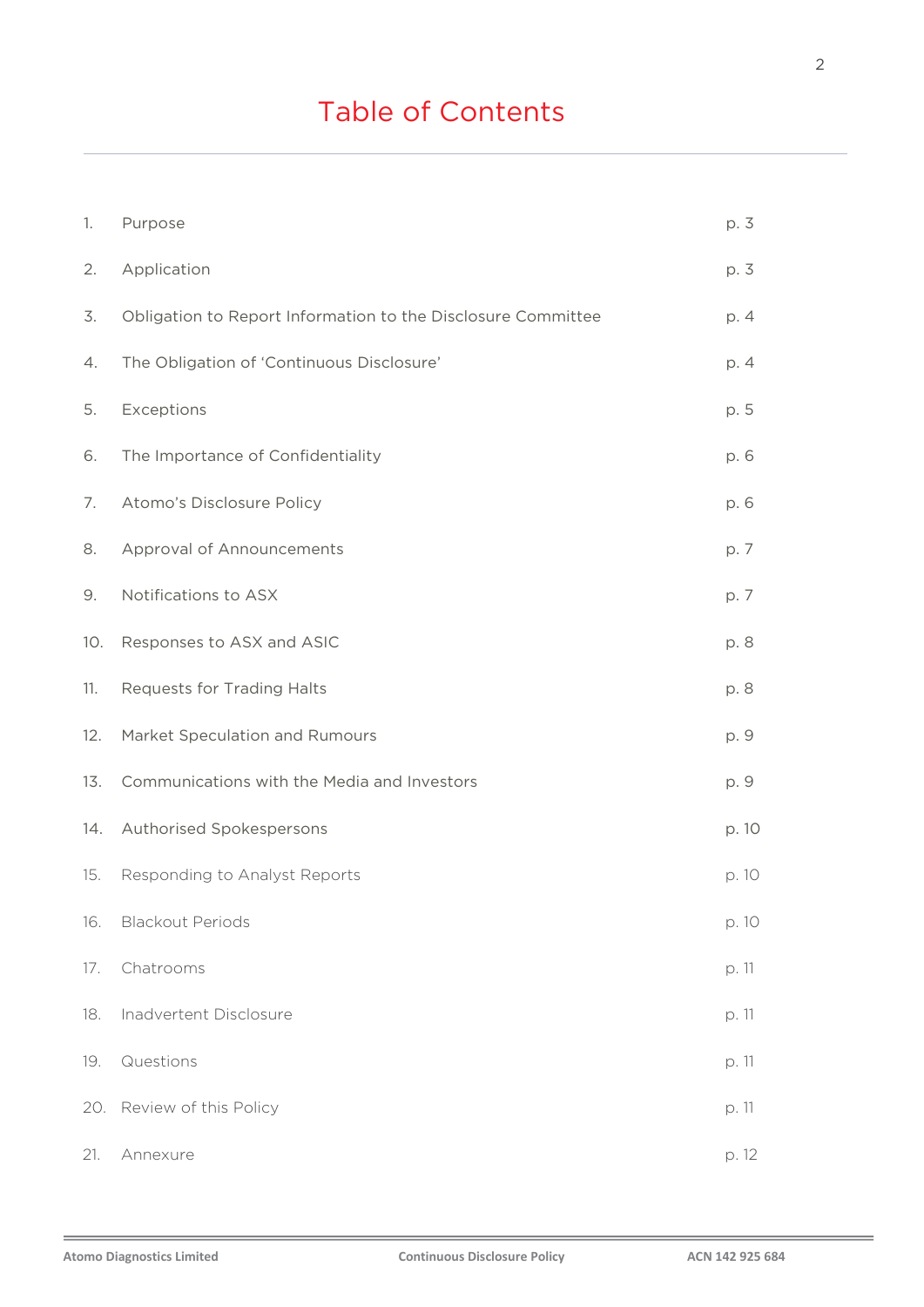#### 1. Purpose

As an Australian public company, listed on the Australian Securities Exchange (ASX), Atomo Diagnostics Limited (Atomo) must comply with the Australian Corporations Act 2001 (Cth) (Act) and the ASX Listing Rules. One of the most significant obligations imposed by the Act and the ASX Listing Rules is the requirement for Atomo to 'continuously disclose' to the ASX information of which it is, or becomes, aware that 'a reasonable person would expect to have a material effect on the price or value' of Atomo securities (material price sensitive information).

The purpose of this Policy is to:

- (a) ensure that all of Atomo Personnel are aware of Atomo's continuous disclosure obligations;
- (b) establish procedures for the central collection, control, assessment and if required, release to the ASX, of material price sensitive information about Atomo; and
- (c) reflect Atomo's commitment to meeting our shareholders' and other stakeholders' expectations for equal, timely, accurate and balanced disclosure of material price sensitive information about Atomo to ensure that the market is fully informed at all times.

## 2. Application

This Policy applies to the following persons no matter where they are located:

- all Directors of Atomo:
- all employees of Atomo, or any of its subsidiaries, whether full or part time or casual; and
- all persons working for Atomo under a contract or a consultancy agreement,

collectively referred to in this Policy as 'Atomo Personnel'.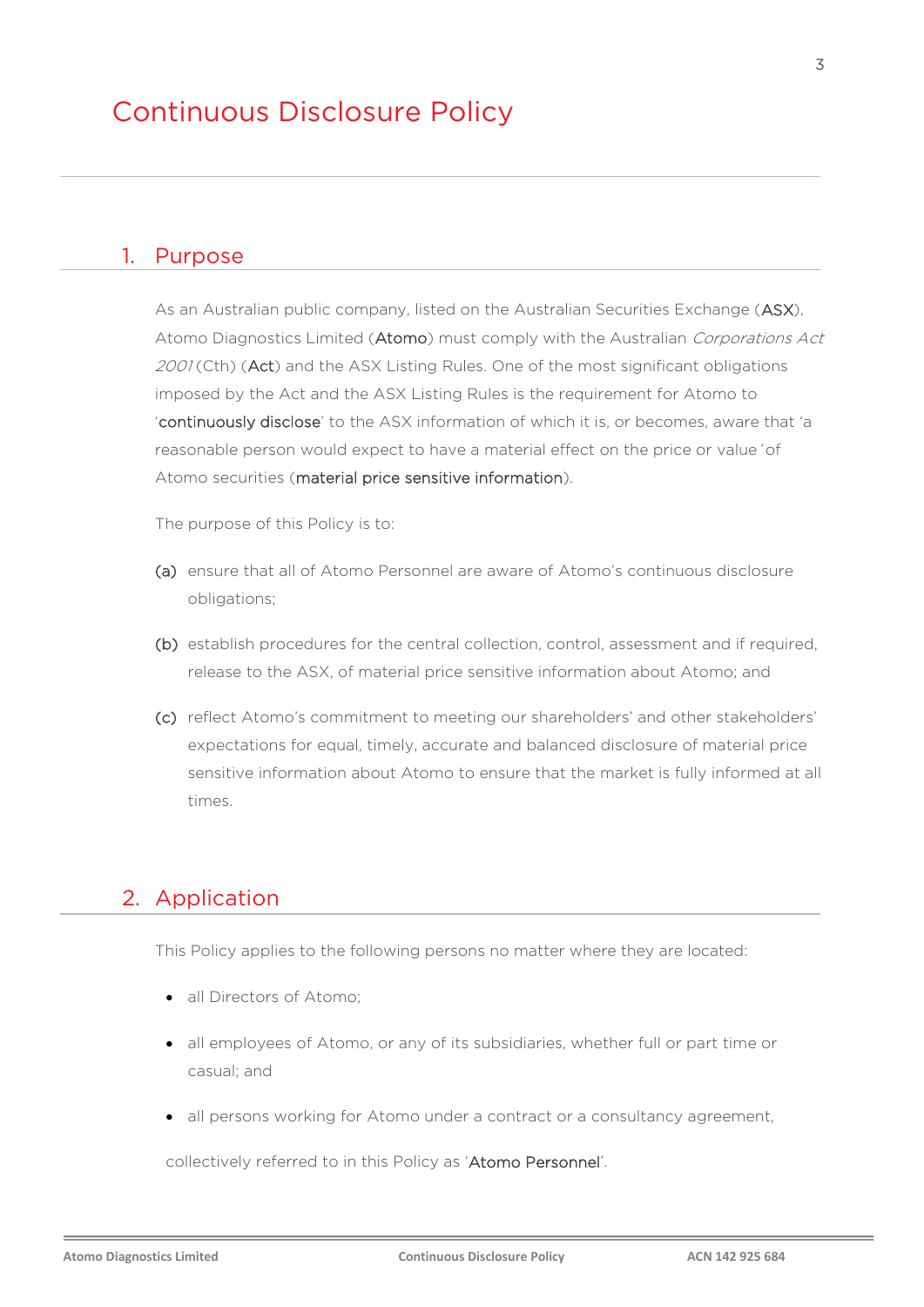All Atomo Personnel must do everything necessary to ensure that Atomo complies with its continuous disclosure obligations.

#### 3. Obligation to Report Information to the Disclosure Committee

If any person who is an Atomo Personnel becomes aware of information which they think may be material price sensitive information, they must report the information to a member of Atomo's Disclosure Committee immediately. See section 7 for details of the Disclosure Committee.

Breaching continuous disclosure rules may have serious consequences including fines or other penalties, imprisonment for Atomo officers and employees involved in the infringement, unwanted negative publicity, damage to Atomo's reputation, suspension of trading in Atomo shares, an investigation by the ASX or ASIC or a shareholder class action,

No Atomo Personnel should ever delay in reporting possible material price sensitive information.

## 4. The Obligation of 'Continuous Disclosure'

ASX Listing Rule 3.1 states as follows:

"Once an entity is or becomes aware of any information concerning it that a reasonable person would expect to have a material effect on the price or value of the entity's securities, the entity must immediately tell ASX that information."

In addition, ASX Listing Rule 15.7 requires that an entity not release information intended for release to the market to anyone until it has given the information to the ASX, and has received an acknowledgement that ASX has released the information to the market.

When does Atomo become aware of information? Atomo is deemed to have become aware of information as soon as an officer of Atomo has, or ought reasonably to have, come into possession of the information in the course of performing their duties.

Once Atomo becomes aware of material price sensitive information, it must immediately disclose that information to the ASX.

What information will have a material effect on the price or value of Atomo's securities? The Act provides that a reasonable person is taken to expect information to have a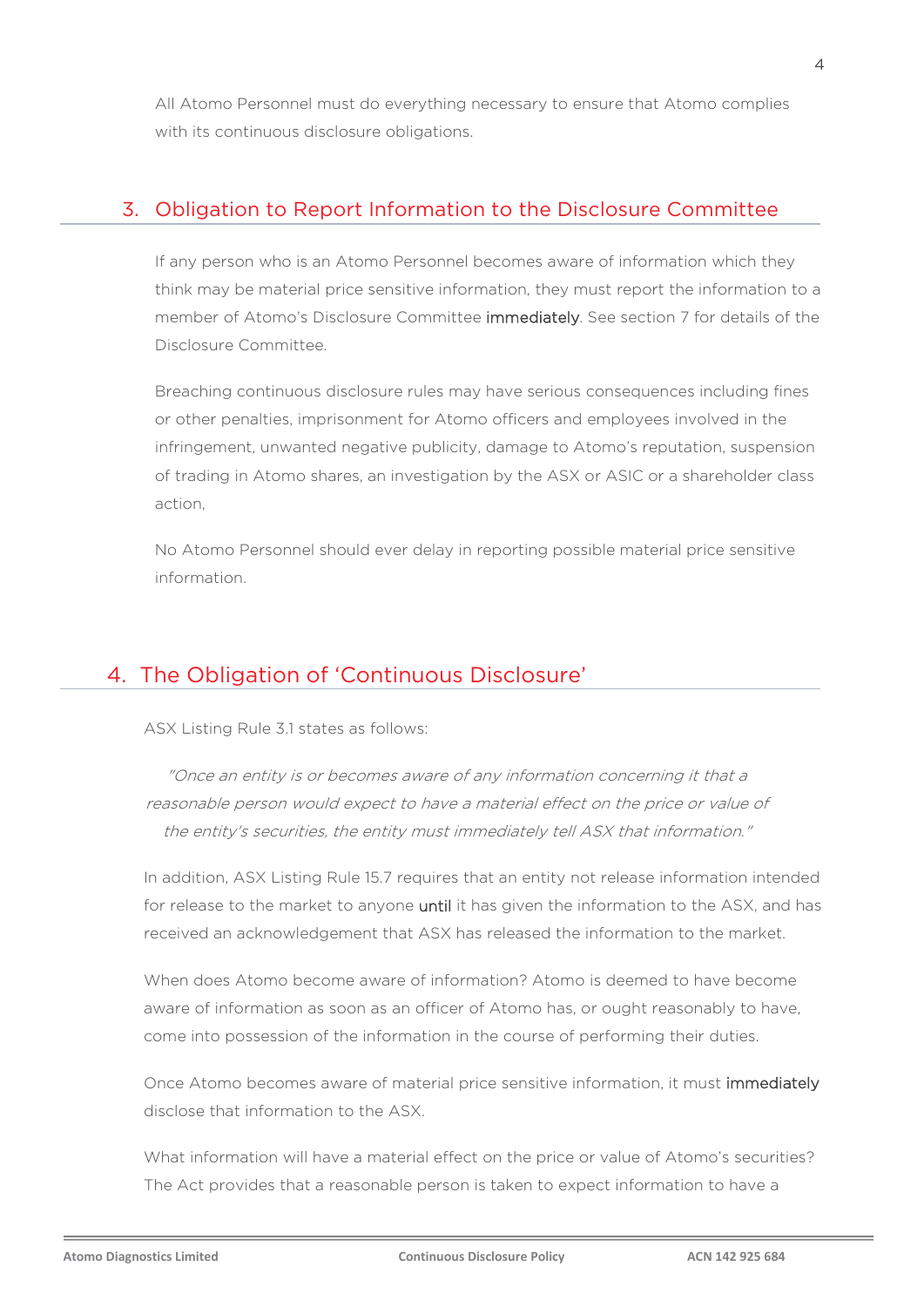material effect on the price or value of an entity's securities if the information "would, or would be likely to, influence persons who commonly invest in securities in deciding whether to acquire or dispose of those securities". The effect on the share price can be positive or negative.

In applying this test, ASX interprets the reference to "persons who commonly invest in securities" as a reference to persons who commonly buy and hold securities for a period of time based on their view of the inherent value of the security. In ASX's view, it does not include traders who seek to take advantage of very short term (usually intraday) price fluctuations and who trade in and out of securities without reference to their inherent value and without any intention to hold them for any meaningful period of time.

Determining whether or not information would be likely to influence investor decisions, is always a matter of judgment. ASX has provided guidance which suggests that an officer of an entity who is faced with a decision on whether information needs to be disclosed may find it helpful to ask two questions:

- 1. Would this information influence my decision to buy or sell Atomo securities at its current market price?
- 2. Would I feel exposed to an insider trading allegation if I were to buy or sell securities at the current market price knowing this information had not been disclosed to the market?

It is well recognised that determining whether or not information is material price sensitive information can be difficult. It is the role of Atomo's Board of Directors and Atomo's Disclosure Committee to determine whether or not information is required to be disclosed to ASX.

#### 5. Exceptions

There are some permitted exceptions to the obligation of continuous disclosure. The obligation does not apply to particular information while each of the following is satisfied:

- 1. One or more of the following 5 situations applies:
	- o it would be a breach of the law to disclose the information;
	- o the information concerns an incomplete proposal or negotiation;
	- o the information comprises matters of supposition or is insufficiently definite to warrant disclosure;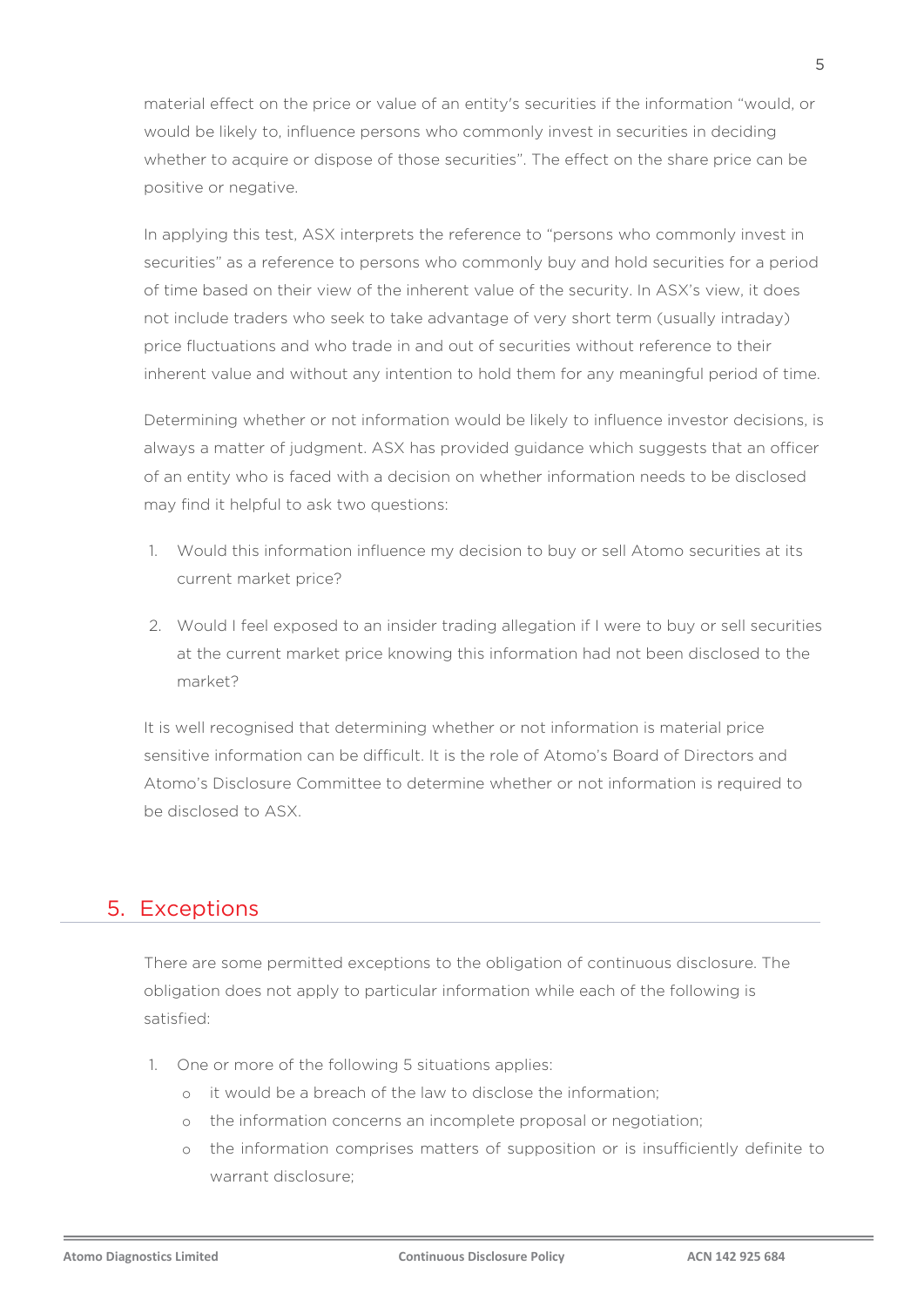- o the information is generated for internal management purposes; or
- o the information is a trade secret; and
- 2. The information is confidential and the ASX has not formed the view that the information has ceased to be confidential; and
- 3. A reasonable person would not expect the information to be disclosed.

Whether an exception to disclosure applies in any specific circumstance will be decided by the Board of Directors or the Disclosure Committee, in consultation with the Chair of the Board or, in the Chair's absence, the Chair of the Audit and Risk Committee.

The possible application of an exception to the obligation of continuous disclosure does not qualify or change the obligation on Atomo Personnel to immediately communicate or report material price sensitive information to a member of the Disclosure Committee.

# 6. The Importance of Confidentiality

It is vital that Atomo Personnel keep all material price sensitive information confidential until it is released on the ASX. If you become aware that material price sensitive information has leaked and is no longer confidential (for example, it is reported or referred to in the media or any information agency screens, or is discussed on social media platforms), Atomo Personnel must inform the Company Secretary immediately to allow Atomo to comply with its obligations under the ASX Listing Rules.

Loss of confidentiality (regardless of origin - media report, rumour, sudden bounce in Atomo's share price etc) may mean that Atomo is required to disclose particular information to ASX immediately, even though the information previously fell within one of the exceptions to disclosure eg the information related to an incomplete contract negotiation. A forced premature disclosure could be detrimental to Atomo.

# 7. Atomo's Disclosure Committee

For the purposes of ensuring compliance with Atomo's continuous disclosure obligations, Atomo's Managing Director and CFO and the Company Secretary have been designated as Atomo's Disclosure Committee.

The Disclosure Committee is primarily responsible for:

- (a) making decisions on what is required to be disclosed publicly by Atomo;
- (b) ensuring that Atomo's announcements are accurate and balanced and expressed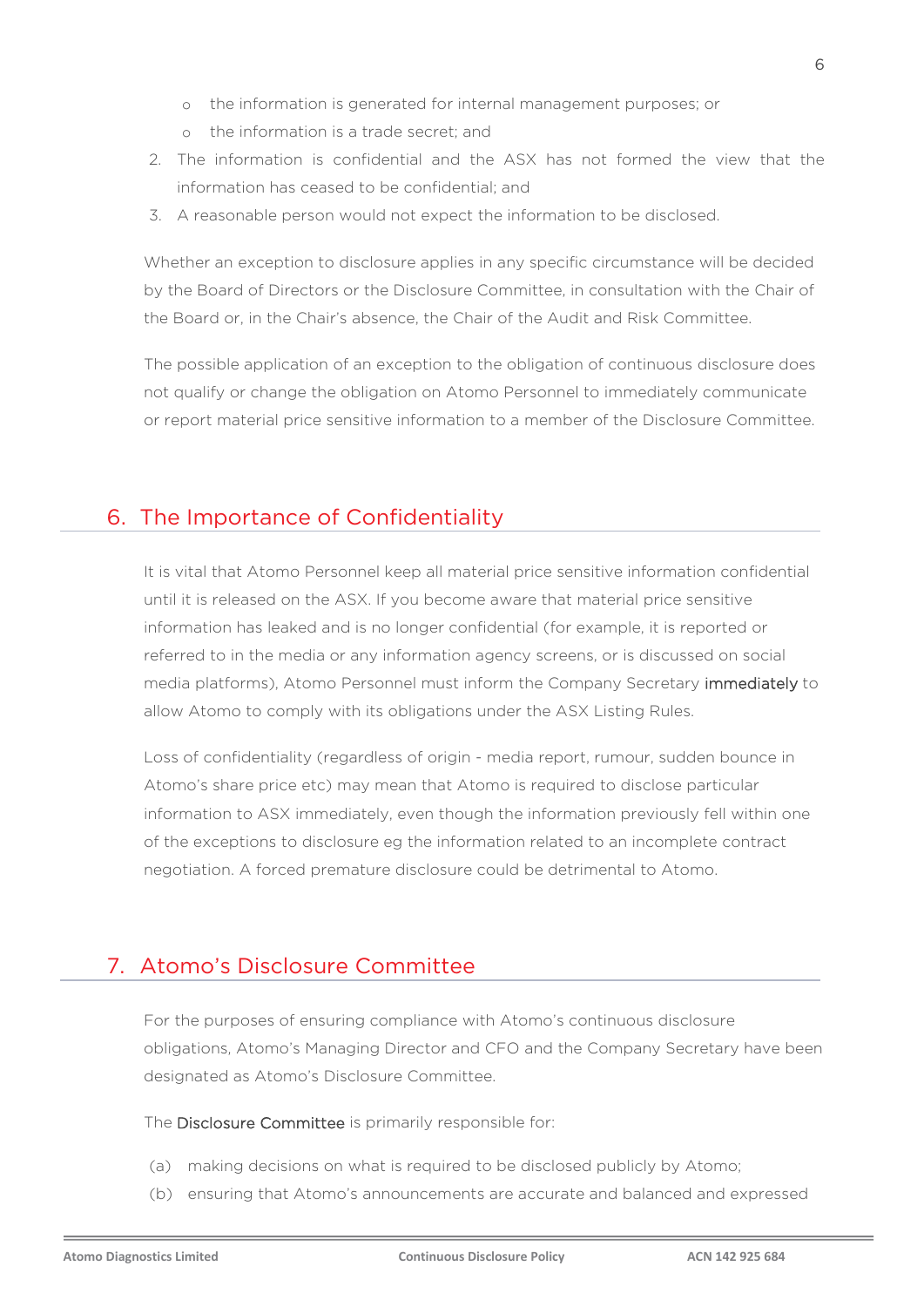in a clear and objective manner that allows investors to assess the impact of information disclosed when making investment decisions; and

- (c) ensuring that this Policy is implemented and enforced and that all required material price sensitive information is disclosed to the ASX as required by the Act and the ASX Listing Rules;
- (d) monitoring Atomo's disclosure practices and making recommendations to the Board on updating this Policy as required; and
- (e) assisting Atomo Personnel to understand what information may require disclosure to ASX.

When information is reported to a Disclosure Committee member, that member must determine whether or not an immediate meeting of the Disclosure Committee is required. In some instances, the Disclosure Committee may already be monitoring the information which has been reported. In these circumstances, a meeting of the Committee may not be required.

If a member of the Disclosure Committee is not available, the remaining members should meet without delay to consider the potential disclosure and may also invite the Chair of the Board or the Chair of the Audit and Risk Committee to join the meeting.

The Disclosure Committee will share all of its deliberations with the Chair of the Board or in their absence, the Chair of the Audit and Risk Committee.

The Annexure to this Policy sets out the role and responsibilities of the Board, the Disclosure Committee and the Company Secretary in relation to Atomo's continuous disclosure obligation.

# 8. Approval of Announcements

If the Disclosure Committee determines that information must be disclosed to ASX, the Committee must follow the approval procedure detailed in the Annexure.

# 9. Notifications to ASX

The Company Secretary has been designated as the person responsible for communication with the ASX in relation to ASX Listing Rule matters under Listing Rule 12.6.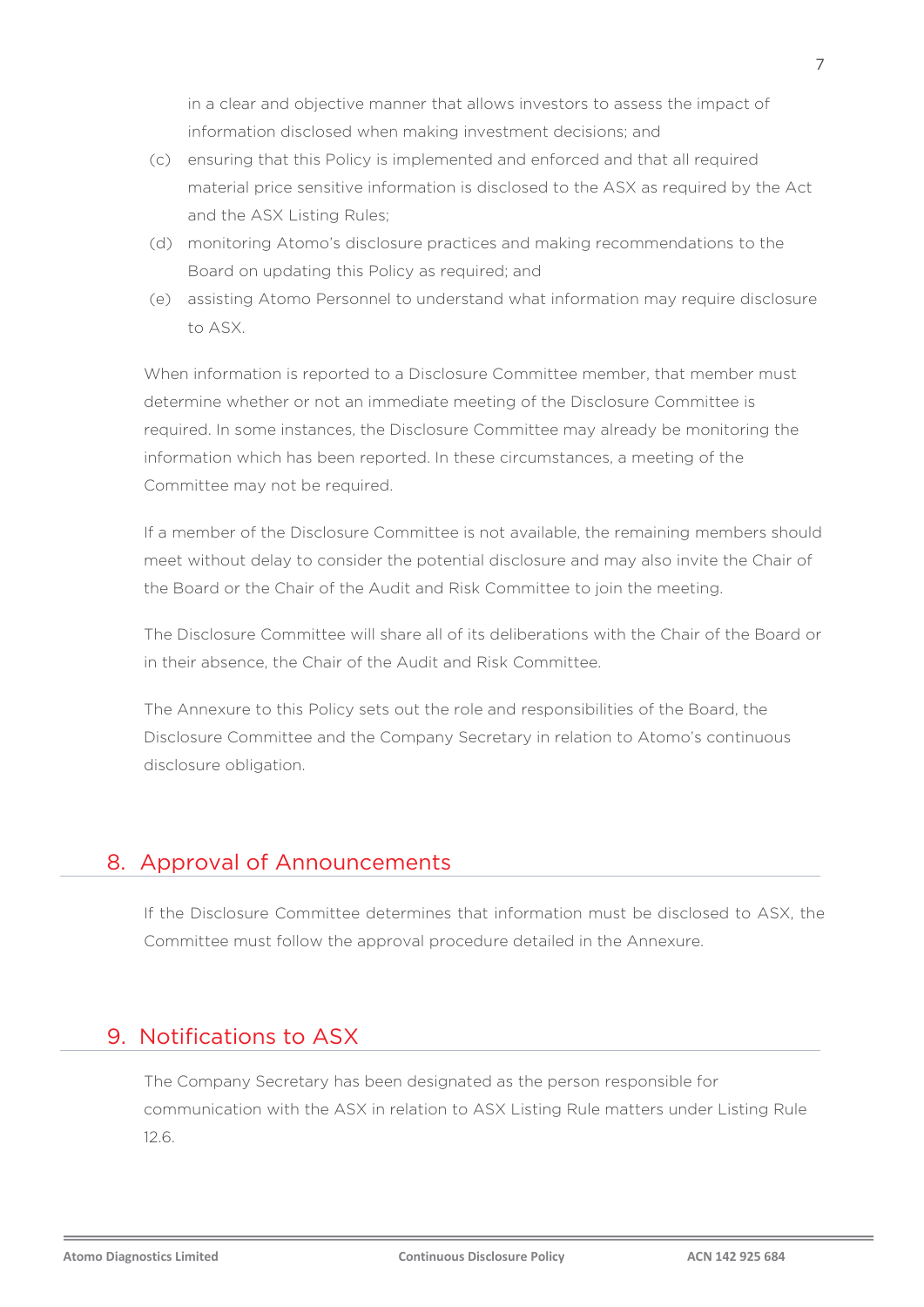Once an announcement has been approved in accordance with the procedure detailed in the Annexure, the Company Secretary

The Directors receive copies of all announcements made to the ASX.

#### 10. Responses to ASX and ASIC

From time to time, the ASX may query unexplained movements in Atomo's share price or trading volumes and may provide Atomo with a short period to respond to their questions. ASX will generally publish a query letter and Atomo's response on the ASX Market Announcements Platform.

In addition, from time to time, Atomo could be required to make a premature announcement of incomplete information due to a loss of confidentiality.

In order to be in a position to deal promptly and accurately with any ASX query and a possible loss of confidentiality:

- the Company Secretary will have a system in place for rapid discussion and review of Atomo's response to an ASX query;
- the Disclosure Committee will ensure that draft language is prepared in advance to address the possibility of confidentiality being lost in relation to specific information; and
- all of Atomo's responses must take account of likely future announcements so that Atomo's response does not appear, in hindsight, to have been less than clear and transparent.

## 11. Requests for Trading Halts

It may be necessary to request a trading halt from the ASX to ensure that orderly trading in Atomo's securities is maintained and to manage Atomo's disclosure obligations where, for example, confidentiality of price sensitive information is lost and Atomo is unable to make immediate disclosure.

The Disclosure Committee will consider and determine the need for a trading halt.

Upon the Disclosure Committee determining that there is a need to request a Trading Halt, the process for seeking approval to request a trading halt will be the Rapid Response Process detailed in the Annexure.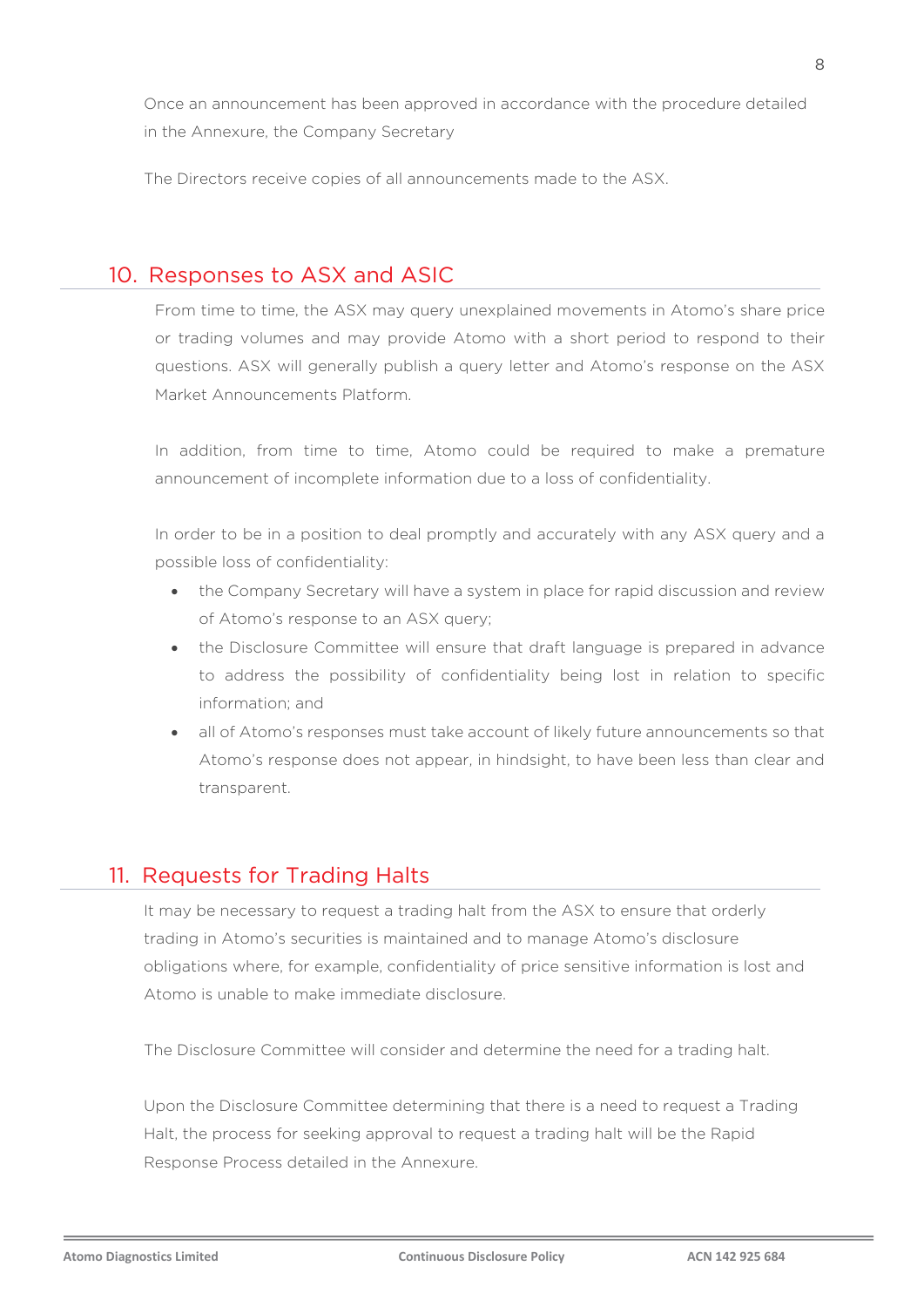## 12. Market Speculation & Rumours

As a policy matter, Atomo will not comment on rumours unless a response is required to prevent or correct a false market occurring in Atomo securities or the ASX requires a response.

Whether a comment is to be made in response to market speculation or a rumour is a decision for the Board in consultation with the Disclosure Committee.

## 13. Communications with the Media and Investors

In addition to ASX announcements, Atomo may communicate with the market via group or one-on-one briefings with the investment community, including retail and institutional investors and investment banks and may give presentations at conferences.

Atomo will at all times observe the following guiding principles for market communications:

- Atomo must not disclose price sensitive information to an external party unless it has been previously disclosed to the market; and
- timely and accurate information must be provided equally to all shareholders and market participants.

Prior to giving a new and substantive investor or analyst presentation, Atomo will release a copy of the presentation materials to the market ahead of the presentation and the presentation materials will be made available to all shareholders via Atomo's website.

If an analyst asks a question at a private briefing which touches on a material pricesensitive area which has not been previously disclosed to the market, then Atomo's spokesperson will decline to answer the question or take it on notice and answer it after a general disclosure to the ASX has been made. If material price-sensitive information is inadvertently disclosed at a private briefing, then the information will be announced to the ASX as soon as practicable. As such, at any private briefing at least two executives or directors should be present and a detailed record of the meeting taken.

In respect of telephone conversations with investors, analysts and the media, a record should be made of the conversation.

Any information to be presented to a third party must be provided to the Managing Director for approval prior to the presentation.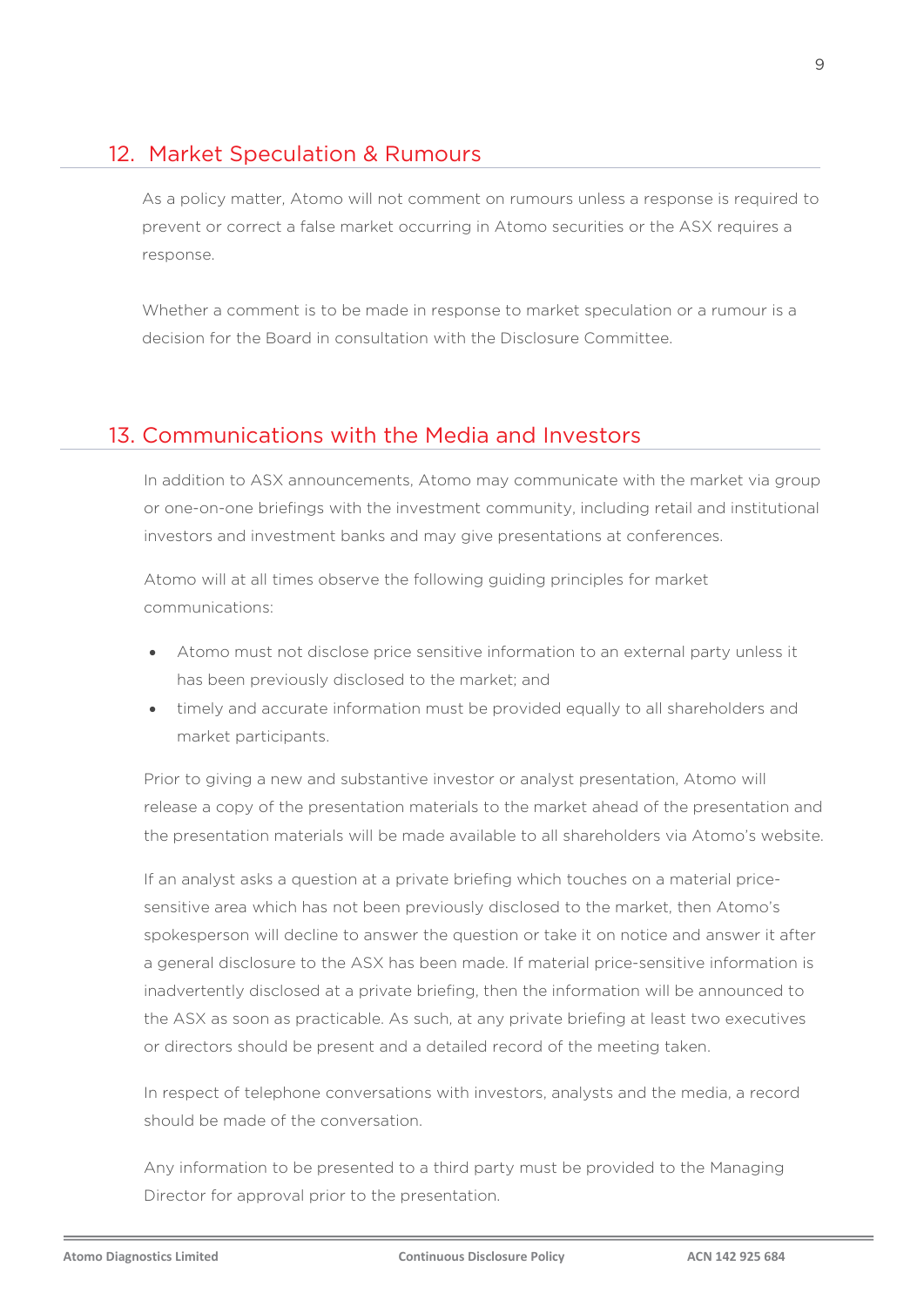# 14. Authorised Spokespersons

The only persons authorised to make public statements on behalf of Atomo are the Chair of the Board, the Managing Director and the Chief Financial Officer. If any other Atomo Personnel receive a request for comment from an investor, analyst or the media in relation to a matter relating to Atomo, they must advise the third party that they are not authorised to speak on behalf of Atomo and refer the inquiry to the Managing Director.

The Managing Director will keep the Chair informed of all communications with the media.

# 15. Responding to Analyst Reports

Stockbroking analysts frequently prepare reports on securities of listed entities which contain performance and financial forecasts.

It is Atomo's policy to be independent of analysts. Atomo will not endorse any analyst reports and will restrict its comments to analysts to factual matters and information which has been previously disclosed to the ASX and the market generally.

If a draft report has been sent to Atomo for comment, it should be forwarded immediately to the Chief Financial Officer.

# 16. Blackout Periods

In order to prevent inadvertent disclosure of information that is incomplete or uncertain, the Company has imposed a communication 'blackout' between the end of a half year or full year financial reporting period and the announcement of the financial results for that period. No Atomo Personnel will discuss financial information with third parties during these blackout periods unless the information has previously been disclosed to the ASX.

During these pre-result periods, Atomo will not hold one-on-one briefings with investment community representatives, analysts or the media unless the information to be discussed has been announced to the ASX.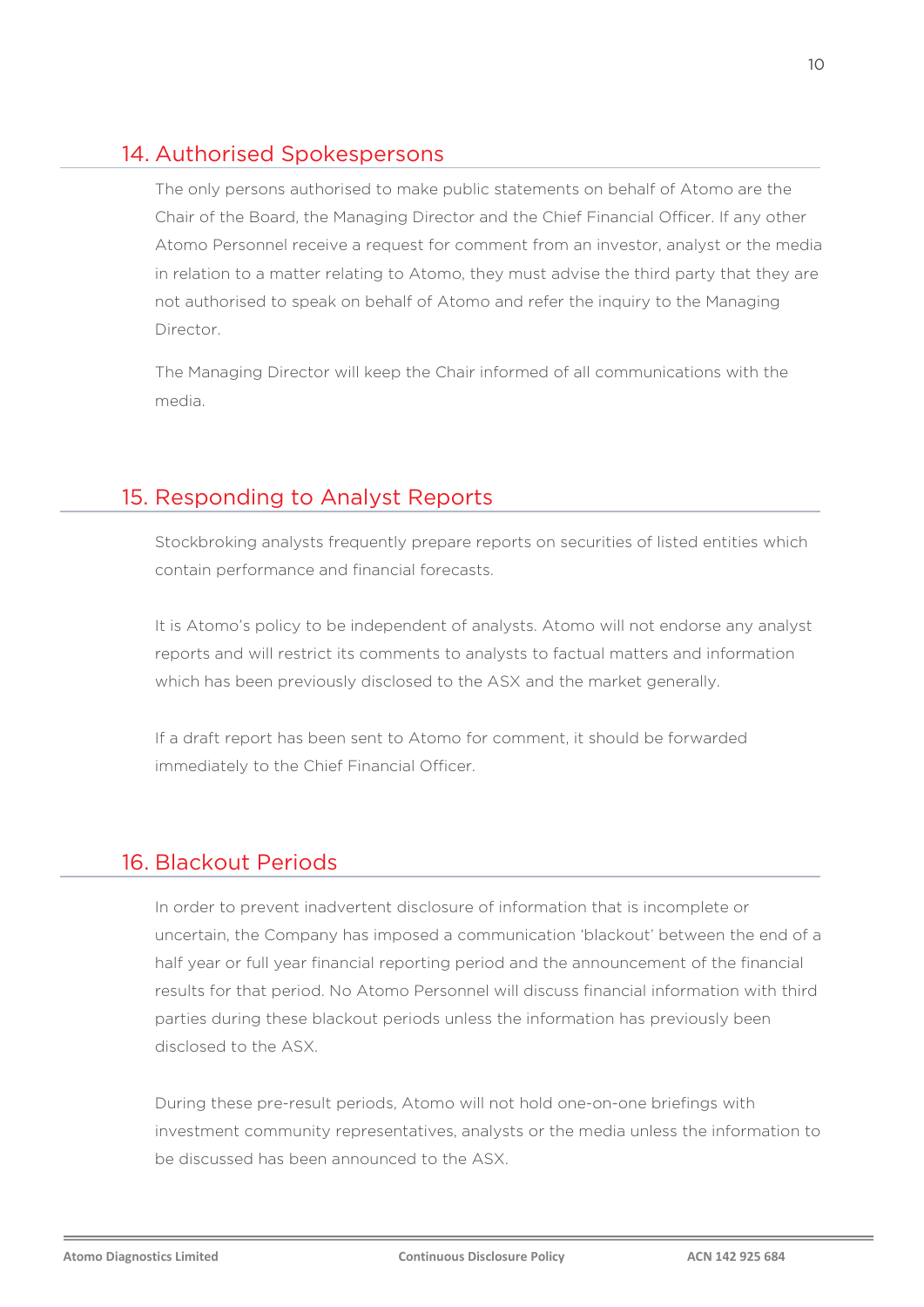#### 17. Chatrooms

Atomo Personnel must not participate in chat room discussions on the internet, such as stock market forums, where the subject matter relates to Atomo unless authorised in writing to do so by the Managing Director, Chief Financial Officer or Company Secretary.

Atomo will monitor identified relevant social media platforms to ensure compliance with this Policy.

#### 18. Inadvertent Disclosure

If any material price sensitive information is inadvertently disclosed by Atomo Personnel to a party outside Atomo, the Disclosure Committee must be immediately notified in order that the Committee can assess the need for an immediate ASX announcement.

## 19. Questions

Any questions about Atomo's continuous disclosure obligations or this Policy should be referred to the Company Secretary.

## 20. Review of this Policy

This Policy will be reviewed at least annually by the Disclosure Committee to ensure that it remains effective and consistent with all relevant legal pronouncements and ASX corporate governance recommendations and the Disclosure Committee will make recommendations to the Board for updating of the Policy as required.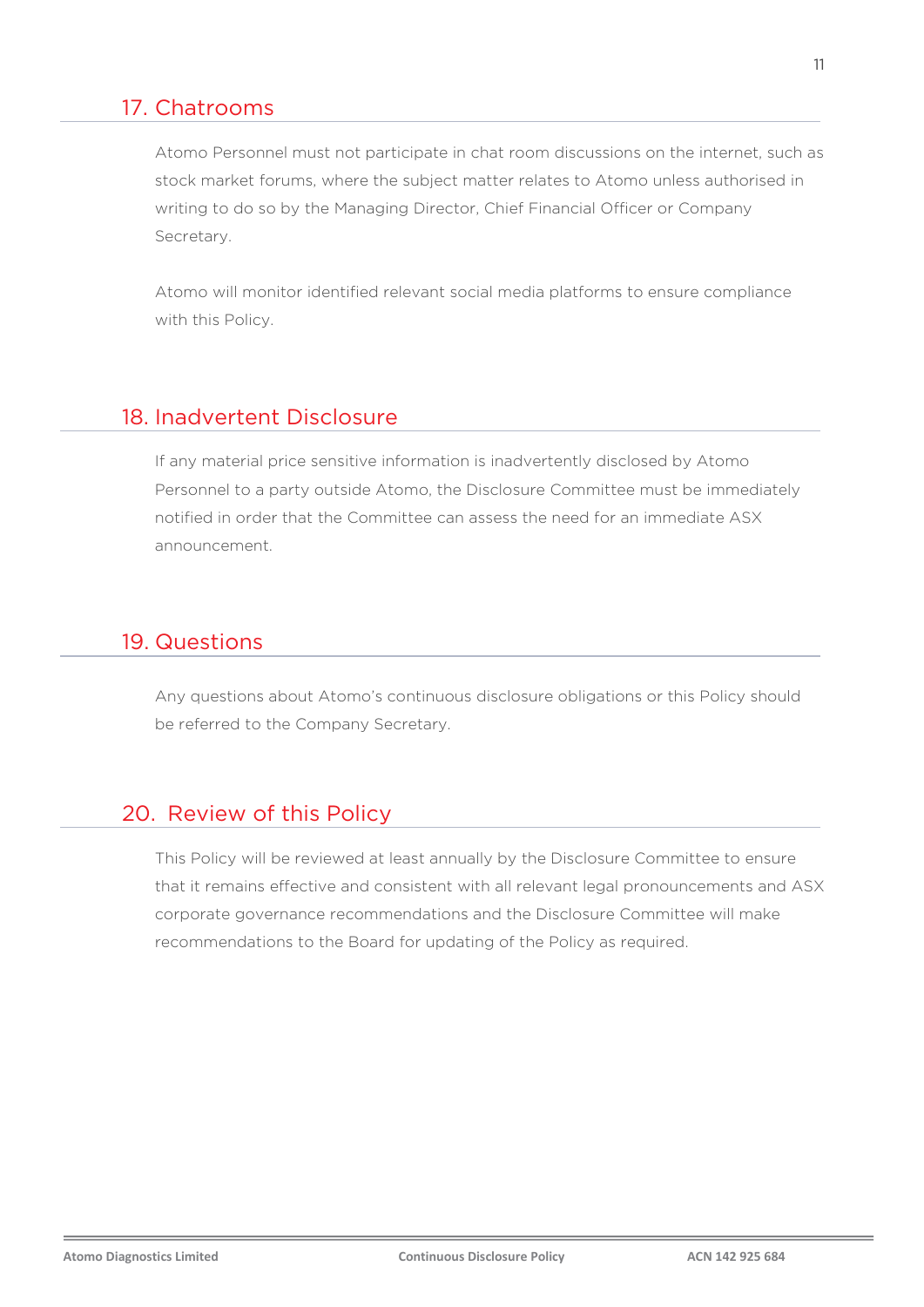# Annexure

#### Role of Atomo's Disclosure Committee

The Disclosure Committee is responsible for:

- reviewing information to determine if there is a disclosable information (including seeking external advice where required provided that disclosure cannot be delayed if the information is obviously material price sensitive information) and if so, whether or not a non-disclosure exception applies;
- determining whether or not information must be disclosed to the ASX and if so, whether or not Board approval of the announcement is required;
- overseeing and coordinating disclosure of information to ASX, shareholders, the media and the public;
- coordinating the actual form of disclosure;
- ensuring that all disclosures to ASX are approved either jointly by Atomo's Disclosure Committee and the Chair of the Board or by Atomo's Board, as applicable (see below under Role of Atomo's Board of Directors);
- establishing and maintaining Atomo's disclosure policies and procedures and ensuring that there is an adequate system in place for the disclosure of all material price sensitive information to the ASX in a timely fashion;
- considering whether a 'trading halt' is necessary to facilitate an orderly, fair and informed market for Atomo securities;
- considering any queries received from the ASX including any 'price query' or 'false market' letters; and
- educating management and staff on Atomo's disclosure policies and procedures.

#### Role of Atomo's Company Secretary

Atomo's Company Secretary has been designated as the person responsible for communication with the ASX in relation to ASX Listing Rule matters under Listing Rule 12.6. In particular, he/she is responsible for:

- liaising with the ASX about continuous disclosure and other disclosure obligations under Chapters 3 and 4 of the ASX Listing Rules;
- seeking approval of announcements from Atomo's Board when necessary (see below);
- lodging announcements with the ASX;
- implementing procedures to ensure that his or her ASX login details are secure;
- ensuring Atomo's Board and senior management are aware of this Continuous Disclosure Policy and of the principles underlying continuous disclosure;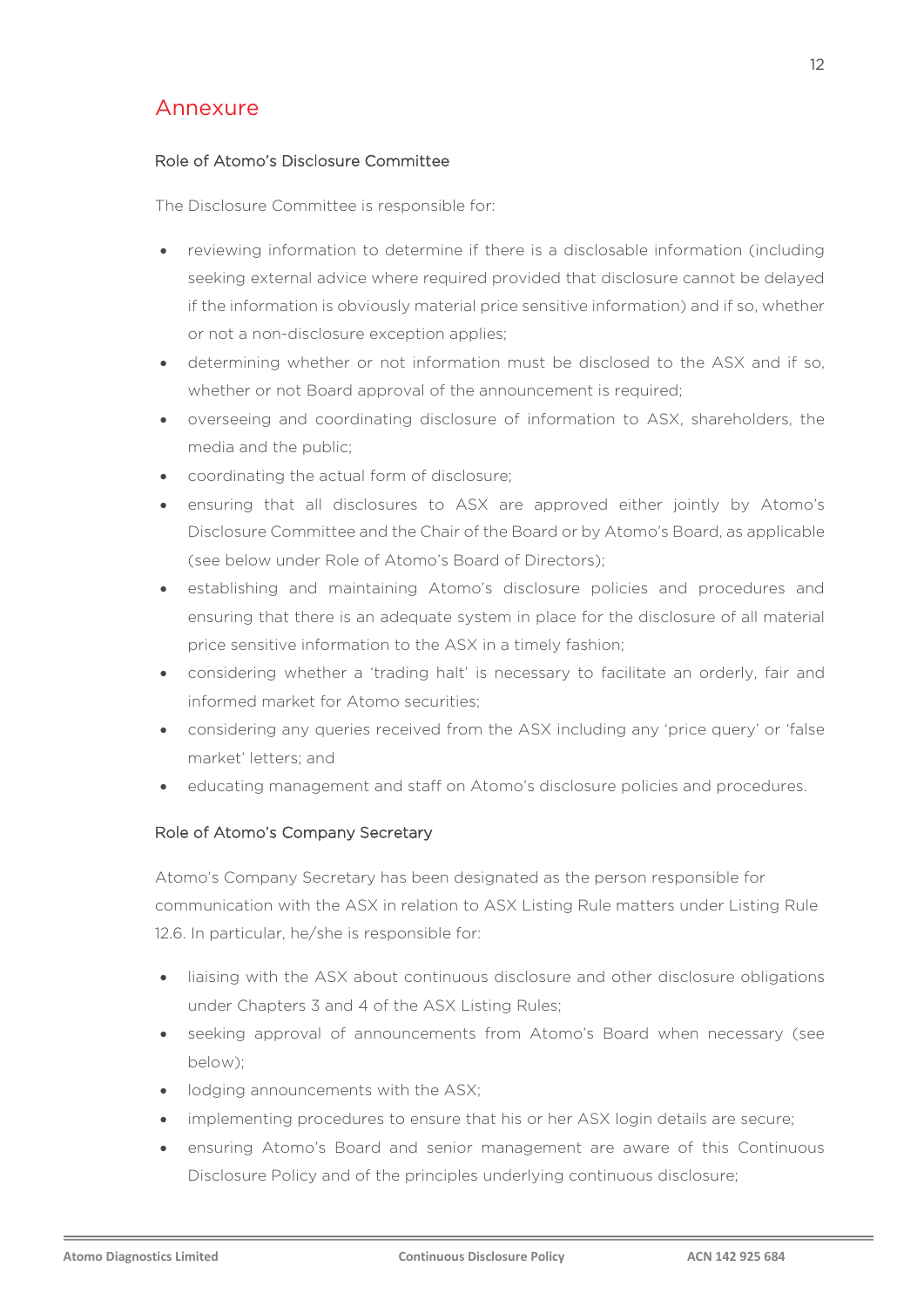- advising Atomo's Disclosure Committee and Chair of any queries received from the ASX including any 'price query' or 'false market' letters;
- ensuring this Continuous Disclosure Policy is reviewed and updated as necessary;
- developing template ASX announcements and trading halt requests; and
- maintaining an accurate record of all announcements sent to the ASX and all correspondence with ASX or ASIC in relation to Atomo's continuous disclosure obligations.

#### Role of Atomo's Board of Directors

Board approval of ASX announcements is required for the matters listed below:

- quarterly, half year and full year reports;
- addresses to any Atomo general meeting;
- any statement relating to Atomo's future earnings performance;
- dividend policy or declarations;
- company transforming transactions or events; and
- any other matters that are determined by the Disclosure Committee or Chair of the Board to be of fundamental significance to Atomo.

No other announcement will be referred to the Board for approval however, all material non-administrative announcements will be circulated to the Board prior to release 'for comment'.

Announcements which do not require Board approval will be approved by the Disclosure Committee and the Chair of the Board or in his or her absence, the Chair of the Audit and Risk Committee.

As a standing agenda item at each Board meeting, the Directors will raise and consider whether there is any information (including any matters reported to or discussed at the Board meeting) that may potentially need to be disclosed to the market pursuant to Atomo's continuous disclosure obligation.

If an announcement is to be approved by the Board, the Company Secretary or another member of the Disclosure Committee must provide the Board with all relevant information necessary to ensure that the Board is able to fully appreciate the matters dealt with in the announcement.

#### Rapid Response Process

If an announcement must be disclosed to the market immediately and it is not practicable to seek approval from the Board (recognising the requirement to immediately disclose material price sensitive information), the Managing Director or